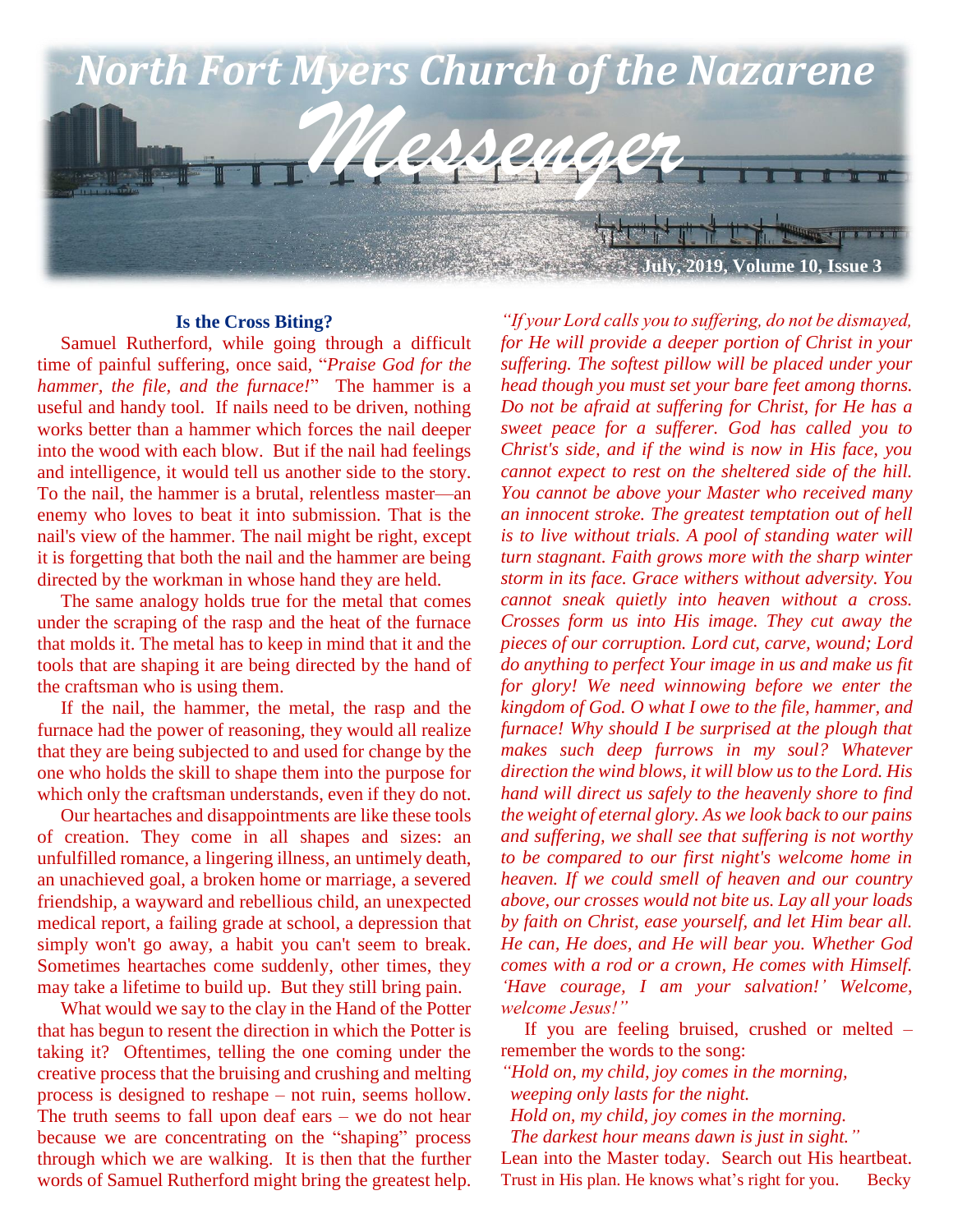# **Birthdays & Anniversaries**

- 
- **11 – Dave Parker 20 – Angus Fizer**
- 
- **16 – Alice Daughtery 24 – Richard Loubier Gail Wills 28 – Dan Bowker**
- **10 – Bill & Judi Predko 17 – Bud & Phoebe Barr**
	-
- **13 – Lucille Logan 22 – Harri & Susi Friedman**
	-
	-





Phoebe Barr **Carl Baxter** Steve Cox Paul Jones **Susie & Jamie Lorenson Ryan Woodby** Paul & Grace Boling Matthew Morgan Ardyth Eldridge Orion Predko Dave Peck Eileen Massett Joseph Groves Mark & Kim Barr Louis Perez Cody Church Betty Retter Kenny & Gail Goodman Children & Teen Depts. Regina Williams Alice Daugherty Phyllis Obney Eileen Jennings Kitty Baxter Nick Kiser Phillip Lindsey Marlene Ryan **Our missionaries** A Youth Pastor Unsaved Loved Ones The Nation of Israel Our Church Leaders House of James Ministries

### **Prayer Needs:**

# **Calendar**

**4 – Independence Day Celebration 10 – Food Distribution 11 – Church Board Meeting 14 – Terrance Lustana Missionary Speaking 20 – Open Mic Night 22-26 – VBS 28 – VBS Program & BBQ Lunch**

**Wednesday, July 3 Prayer around the altar for our nation 6:30 – 7:30 No Wednesday meal**

Ernie Rybold Dave Fregeau Dorothy & Laurel Chapman Ida Chaplow Betty Predko Shery Colie & Family

Our military, our leaders & our nation

We need volunteers to help with the distribution of food on Wednesday, July 11, from 4:00 to 6:00 PM, to help with a variety of tasks. Please spread the word to anyone you think could benefit from this special outreach and join us as we partner to help those in need. And once again, thank you for being the hands and feet of Jesus in North Fort Myers.



**Harry Chapin Food Bank** OF SOUTHWEST FLORIDA Fighting Hunger, Feeding Hope



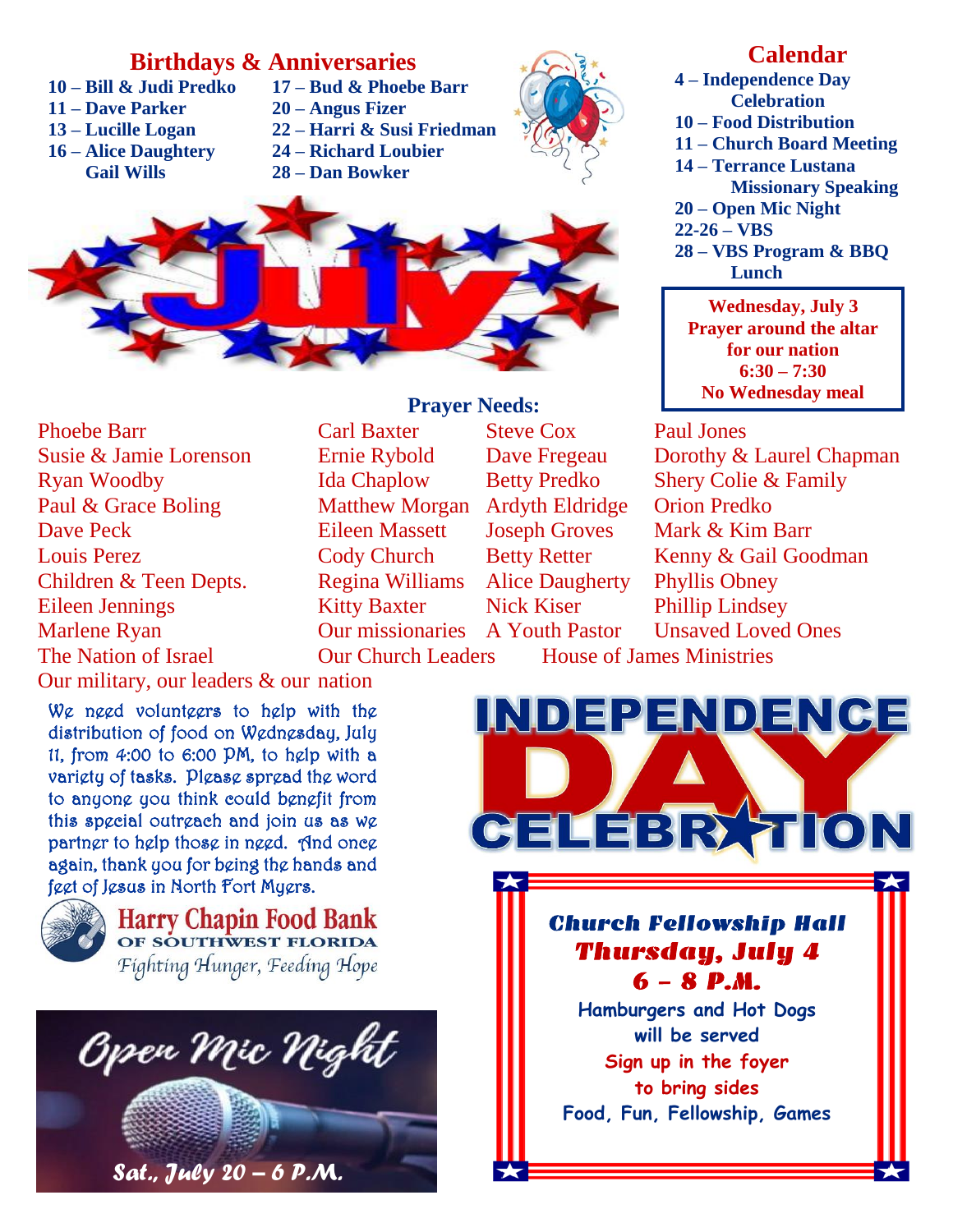Monday, July 22 through Friday, July 26 6:00 – 8:30 P.M.

Life is Wild God is good

Ages 5 – 11 PLUS New Teen Class Crafts, Bible Stories, Music, Snacks, Games and a SAFARI FULL OF FUN

FAMILY Barbecue Following VBS Program on Sunday

FOR ALL VBS VOLUNTEERS, AND CHILDREN AND FAMILIES WHO ATTEND VBS

(Volunteers sign up in foyer to bring side dishes)



DON'T JUST LAY AROUND THIS SUMMER...